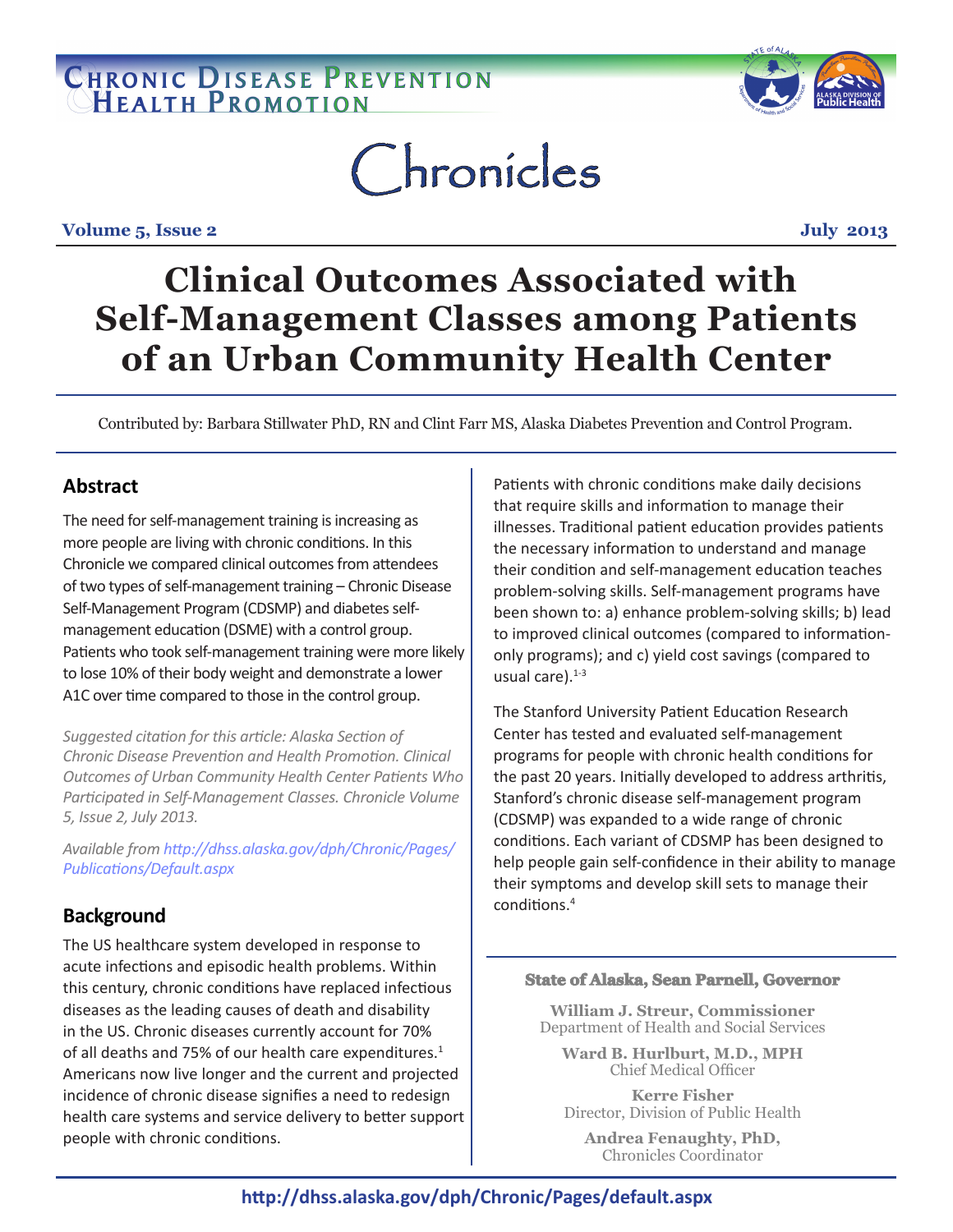#### **2 Volume 5, Issue 2 CDPHP ChroniCles July 2013**

The CDSMP is designed to be led by trained lay persons, although health professionals can also co-lead the workshops. Workshop leaders meet with groups of 8 to 12 people with chronic conditions for 2 ½-hour sessions, once each week for 6 consecutive weeks. The workshop is intended for persons experiencing any type of chronic health condition. To increase social support, participants' significant others and caretakers are encouraged to attend. The CDSMP workshops address the following: starting an exercise program; managing cognitive symptoms; eating healthfully; practicing breathing exercises and other relaxation techniques; creating and modifying an action plan; solving problems; communicating with family, friends, and health care providers; and dealing with the emotions of chronic illness, particularly anger and depression.

The CDSMP was first evaluated in a 5-year randomized study involving more than 1,000 subjects.4 This study found that people who participated in the program, when compared to people who did not, improved healthy behaviors (exercise, cognitive symptom management, coping and communications with physicians), improved their health status (self-reported health, fatigue, disability, social/role activities, and health distress), and decreased their days in the hospital, which was associated with a cost savings.<sup>4</sup> In one randomized trial, use of subsequent health service did not differ between the control and treatment groups; however, the treatment group (i.e., CDSMP attendees) did report greater health-related quality of life.<sup>5</sup>

#### **Context**

In 2006, Dr. Kate Lorig, one of the developers of the Stanford University CDSMP model, and a group of trainers came to Alaska to help the State of Alaska Section of Chronic Disease Prevention and Health Promotion initiate a state-supported chronic disease self-management program. To date, the Section has sponsored 149 workshops and taught self-management skills to over 1,000 patients.

Present at the 2006 training were 3 clinicians and a volunteer from the local federally qualified health center (FQHC). They were eager to become certified as trainers and leaders because CDSMP complemented the patientcentered care model that they had adopted as their healthcare delivery standard of care. In subsequent years, additional clinicians, volunteers, and patient lay leaders from this FQHC were trained as CDSMP leaders and cross-trained

as leaders in the Diabetes Self-Management Program (DSMP) for persons with diabetes and Tomando Control de Su Salud for Spanish speakers with chronic conditions.

In addition to CDSMP, this FQHC offered DSMP workshops as well as diabetes self-management education training for persons with diabetes. Similar to CDSMP or DSMP, the diabetes self-management education (DSME) classes were highly structured and followed a national curriculum. Unlike CDSMP or DSMP, the DSME classes adhered to a traditional education model instead of a peer support model and there was no expectation that patients would attend for a 6-week session.

The benefits of CDSMP and self-management training are well-documented in the general population. $4-8$  A meta-analysis of 23 studies showed significant increases in self-efficacy, health status, and health behaviors.<sup>9</sup> There are several published outcome studies of diabetes self-management education.<sup>2,7,10-13</sup> Most of these address avoided costs and/or improvement in A1C as an outcome of the training.

The purpose of this study was to learn if self-management workshop attendees show improvements in body mass index (BMI), blood pressure (BP), low density lipoprotein (LDL), or glycosylated hemoglobin (A1C).

## **Methods**

#### Sample

This analysis included two groups: an intervention group of self-management workshop attendees and a control group. The workshop attendees, all of whom self-selected into the workshops, and the individuals in the control group were patients of a single FQHC. This FQHC provides healthcare to low-income urban residents in Anchorage, Alaska. In 2011, this FQHC provided services to 10,623 patients, 70% of whom were at the Alaska-adjusted federal poverty level or below. Non-whites comprised 55% of the clinic population and 22% of clients received services in a language other than English.<sup>14</sup>

To qualify as a workshop participant in this study, the individual must have attended 1 or more sessions of a CDSMP or DSME workshop between April and October 2009. Self-management training was widely advertised at the clinic and patients with diabetes were actively recruited. The control group was selected from the FQHC's registry of patients with diabetes who did not attend any self-management training beyond usual care.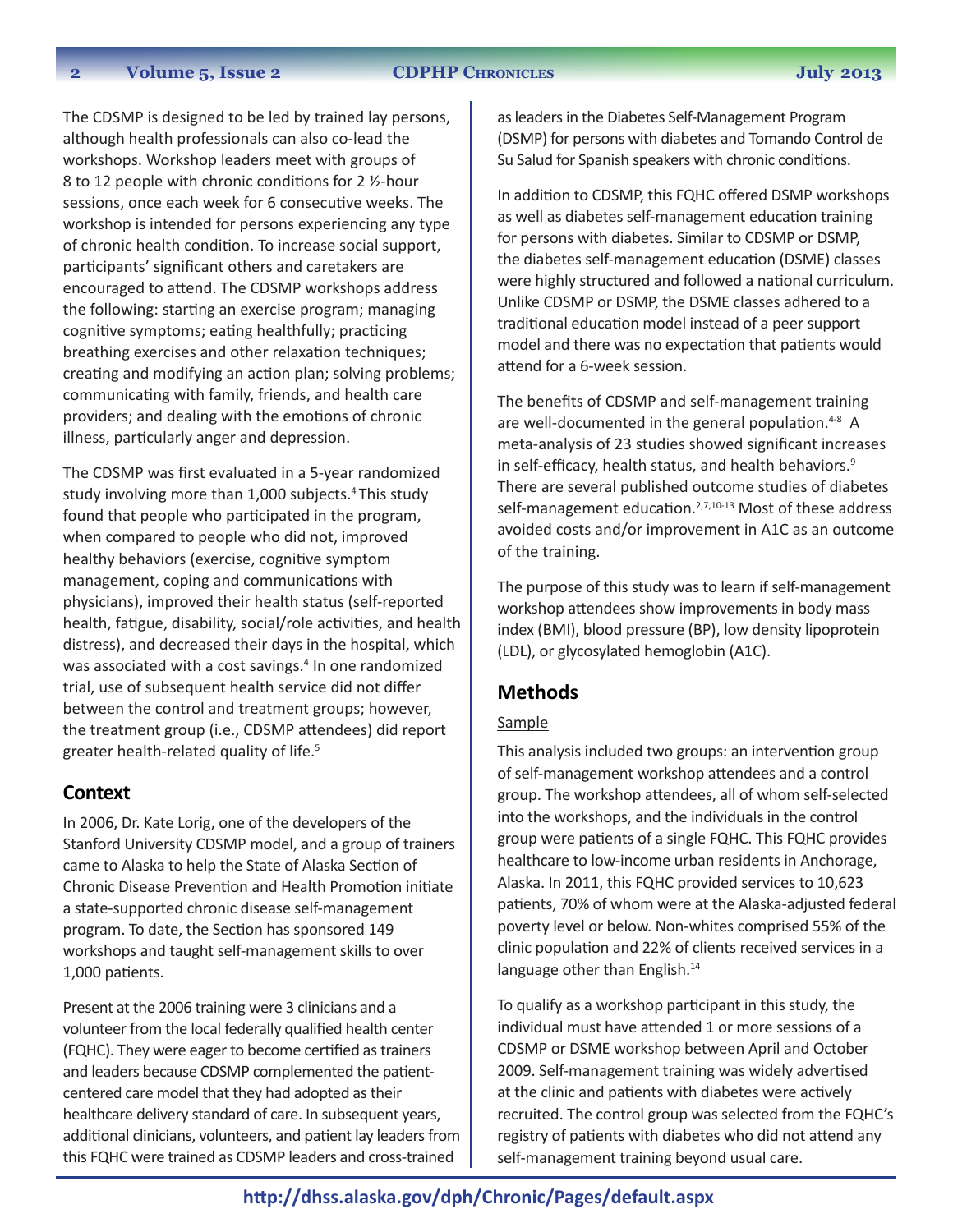#### **3 Volume 5, Issue 2 CDPHP ChroniCles July 2013**

#### Clinical Outcome Measures

The following biometric measures were obtained from clinic electronic health records for both workshop attendees and control group members: body mass index (BMI), blood pressure (BP), low density lipoprotein (LDL), and glycosylated hemoglobin (A1C). Biometric measures were recorded for CDSMP and DSME self-management workshop attendees and control group members. For class attendees, measures obtained prior to self-management classes were considered baseline measures. Follow-up measures for patients in all 3 groups were extracted from the patients' medical records. Class attendee measures were taken at 3, 6, and 12 months post workshop completion. Control measures were taken at 3, 6, and 12 months after baseline measures. Labs were not drawn specifically for this study; the values that were used were those recorded within a 4-week window around the 3, 6, and 12 month intervals. If there were no values recorded for a specific clinical measure during that window, missing values were assigned.

Body mass index was calculated based on the height and weight measurements. To determine if patients lost a clinically relevant amount of weight between baseline and each subsequent assessment, we used a conservative threshold of a 10% weight loss. The National Institutes of Health (NIH) recommends a 10% weight loss as an initial goal for those seeking to lose weight as this level of weight loss leads to improved health outcomes.<sup>15</sup>

Blood pressure was measured via a manual cuff according to American Heart Association standards and recorded by a nurse. For persons with diabetes, a blood pressure below 130 systolic and 80 diastolic is the goal of treatment, which is based on the ADA 2010 Clinical Practice Recommendations.16 Those with both systolic BP less than 130 and diastolic BP less than 80, were considered "low risk", and those with systolic BPs greater than or equal to 130 or diastolic BPs greater than or equal to 80 were considered "high risk".

Low density lipoprotein was indirectly calculated via the Friedewald equation. $17$  The goal of treatment for persons with diabetes is an LDL of less than 100, based on 2010 ADA recommendations.<sup>16</sup> Those with LDL less than 100 were considered "low risk", and those with LDL equal to or above 100 were considered "high risk".

Glycosylated hemoglobin was measured by a certified

lab and standardized against the 1993 DCCT results.<sup>18</sup> According to the 2010 ADA recommendations, a target A1C of below 7.0 is associated with macrovascular disease risk reduction. $14$  In this study, an A1C below 7.0 was considered "low risk" and an A1C of 7 or higher was considered "high risk".

#### Statistical Methods

An alpha level of 0.05 was used for all statistical tests.

Descriptive statistics, paired t-tests, and chi-square tests were conducted using SAS statistical software. Group demographics were compared at baseline using t-tests and chi-square tests.

Group baseline measures were compared using t-tests and chi-square. Baseline comparisons to 12 month measures were analyzed with paired t-tests and chi-square tests.

To analyze clinical outcomes, DSME and CDSMP group outcomes were combined into a self management group. The association between participation in self-management training and BMI, BP, LDL, and A1C was examined.

Each health outcome of interest was analyzed in two ways. For patients with baseline and 12 month measures, the first analysis used a t-test to determine if measures changed significantly over that period.

The second analysis used a chi-square to determine if there was a significant change from baseline to final measurements relative to a clinically relevant threshold. The clinically relevant threshold for blood pressure, LDL, and A1C was used to group patient baseline and final data into high or low risk groups. Final measurements for patients normally came from 12 month measurements, but for some 6 month and 3 month data were used.

For BMI, the second analysis was different. We determined whether patients met the clinically relevant threshold for BMI of 10% relative to their baseline measures.

For blood pressure, the second analysis determined if patient blood pressure increased or decreased relative to the clinically relevant threshold of 130/80. Patient blood pressure was considered "low" when systolic blood pressure was less than 130 and diastolic blood pressure was less than 80. Patient blood pressure was considered "high" when systolic pressure was greater than 130 or diastolic blood pressure was greater than 80. For clarity, we only assessed patients meeting criteria for high or low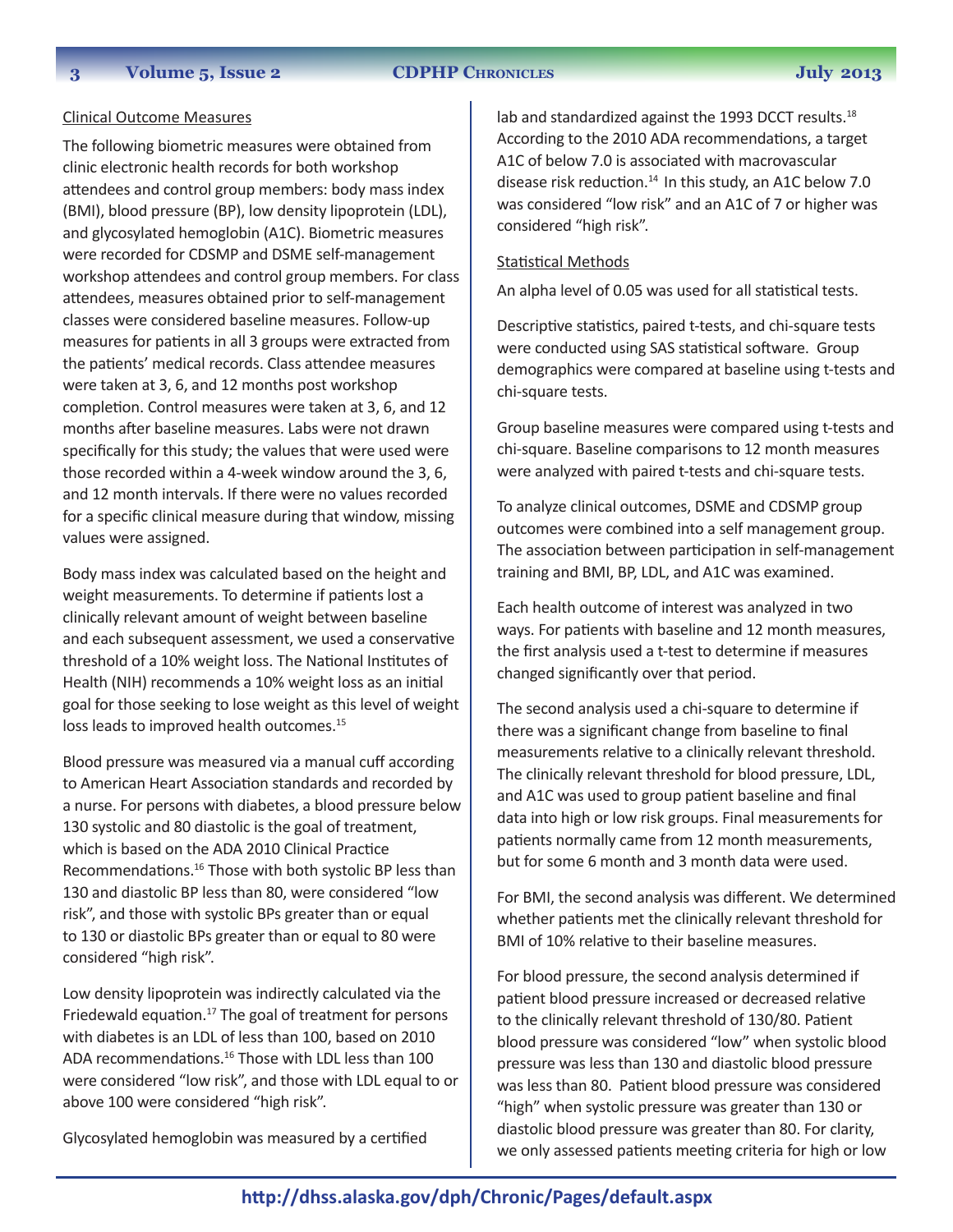#### **4 Volume 5, Issue 2 CDPHP Chronicles July 2013**

blood pressure at baseline and 12 months, and patients whose blood pressure changed from low to high or high to low. Patients with a high diastolic and low systolic, or low diastolic and high systolic, were not included in this analysis. Patients who maintained a high or low blood pressure from baseline to 12 months were also not included.

For low density lipoproteins, the second analysis compared measurements to the clinically relevant threshold of 100. From baseline to 12 months, those who decreased from greater than to less than 100 were compared using chi-square analysis to those who increased from less than to greater than 100.

For A1C, the second analysis determined if there was a change in individual A1C levels from baseline to the 12 month relative to the clinically relevant threshold of 7.

#### **Results**

#### *Demographics*

DSME/CDSMP: The self management group was comprised of 131 persons with a mean age of 57 (range 25 to 82 years) and was 60% female. The majority of persons (78%) had type 2 diabetes; the second most common diagnosis was hypertension (23%).

Control: The control group consisted of 100 persons with a mean age of 60 (range 20-83 years) and was 62% female. All of the persons in this group had type 2 diabetes.

The mean age of the two groups was significantly different (*t* 229 = 1.99, *p*=.05). There were no significant differences between the 2 groups by gender  $(X^2_{1} = 0.07; p=.79)$ .

#### *Attrition*

Clinical outcomes were measured at baseline, 3, 6, and 12 months. There were generally fewer measurements

taken at 3 and 6 months for each health outcome. Although measures were taken at 4 time points, for many outcomes we only had enough data to report changes from baseline to 12 months.

#### *Baseline Clinical Outcome Measures*

BMI: Baseline BMIs ranged from 18.5 to 70.7 in the 2 groups. The mean BMI for the self management group was 33.7 and mean BMI for controls was 33.8. The means were not significantly different  $(t_{122} = -0.12, p=.91)$ .

BP: Seventy-three percent of the self management group and 63% of the control group had high risk BPs at baseline. This difference was not significant  $(X^2) = 2.85$ ; *p*=.09).

LDL: Across the 2 groups, LDLs ranged from 6 to 251. The mean LDL of the self management group was 116 and for the control group was 94. This difference was significant ( $t_{128}$  = -3.03, *p*=.003). At baseline, 61% of the self management group had low risk LDLs compared to 45% of the control group. The difference between the self management and the control group in the percentage of those with low risk LDLs was not significant  $(X^2) = 3.43; p = .06$ ).

A1C: Glycosylated hemoglobin ranged from 5 to 14 in the 2 groups. The mean A1C of the self management group was 8.4 and of the control group, it was 7.8. The difference was not significant  $(t_{186} = 1.72, p = .09)$ . At baseline, 63% of the self management group and 56% of controls had a low risk A1C (<7.0%). This difference was not significant  $(X^2) = 0.82; p = 0.34$ .

#### *Follow-Up Clinical Outcome Measures*

Sessions Attended: CDSMP patients attended between 1 and 6 sessions with a group mean of 3.7 sessions. Diabetes self-management patients attended between 1 and 8 sessions with a group mean of 2.3 sessions.

| <b>Time</b>     | <b>BMI</b>        |                | <b>Blood Pressure</b> |         | <b>LDL</b>        |                | A1C         |                |
|-----------------|-------------------|----------------|-----------------------|---------|-------------------|----------------|-------------|----------------|
|                 | <b>Self</b>       |                | <b>Self</b>           |         | <b>Self</b>       |                | <b>Self</b> |                |
|                 | <b>Management</b> | <b>Control</b> | <b>Management</b>     | Control | <b>Management</b> | <b>Control</b> | Management  | <b>Control</b> |
| <b>Baseline</b> | 130               | 131            | 131                   | 99      | 117               | 58             | 125         | 100            |
| 3 months        | 86                | 64             | 86                    | 64      | 54                | 19             | 72          | 31             |
| 6 months        | 75                | 75             | 78                    | 77      | 64                | 29             | 65          | 66             |
| 12 months       | 53                | 96             | 53                    | 97      | 39                | 58             | 45          | 99             |

#### **Table 1. The Number of Patients Assessed by Health Outcome and Time of Measurement**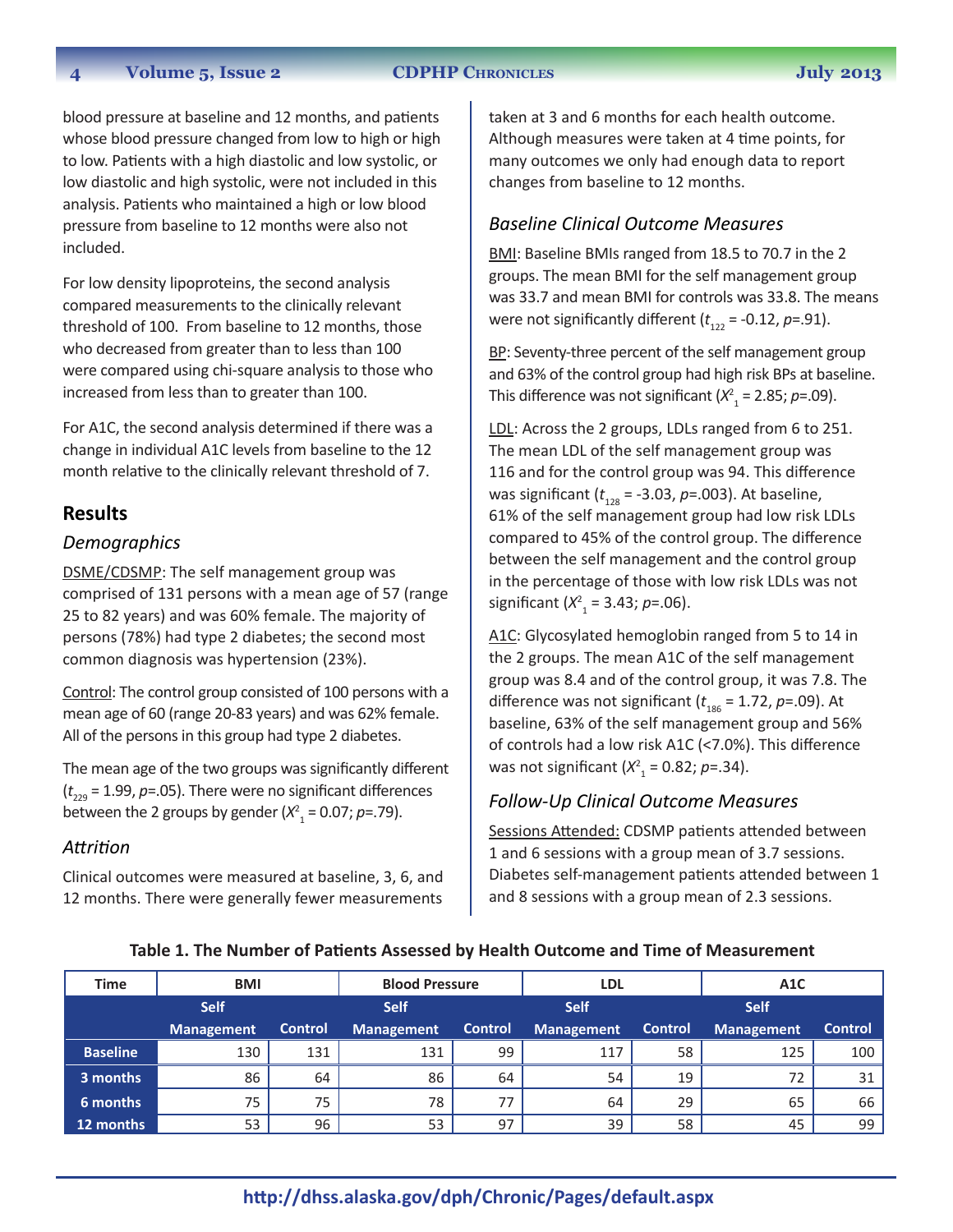#### BMI:

*BMI changes at 12 months*: Considering just those patients who had baseline and 12 month measures, we assessed whether mean BMI changed significantly over time, within individuals in each group (self-management group and controls). Between baseline and 12-month follow-up, mean BMI did not change significantly within either group (self-management:  $t_{53}$ =-1.25, *P*=.22; control:  $t_{q1}$ =1.07, *P*=.29).

*BMI changes at 12 months relative to a 10% loss of body weight*: The control group had 94 patients with baseline BMI measures and either 6 month or 12 month BMI measures. Within the control group, 1 patient lost 10% of their body weight, 85 stayed within 10% of their body weight, and 8 gained 10% of their body weight. The self management group had 85 patients with baseline BMI measures and either 6 month or 12 month BMI measures. Within the self management group, 8 lost 10% of their body weight, 71 stayed within 10% of their body weight, and 6 gained 10% of their body weight. The difference between the group's weight change category (lost 10%, stayed the same, gained 10%) was significant  $(X^2_{2} = 6.55; p = .04)$ .

#### Blood Pressure:

*BP changes at 12 months*: This analysis determined if there was a change in individual systolic and diastolic BP levels from baseline to the 12 month follow-up measurement. There was no significant change in systolic or diastolic BP levels at 12 months within either group (self-management: systolic - *t*53=1.56, *P*=.12; diastolic - *t*53=-1.06, *P*=.29; control: systolic *t*96=0.91, *P*=.37; diastolic – *t*96=-1.01, *P*=.32).

*BP changes at 12 months relative to 130/80*: A total of 151 patients (across both groups) did not meet criteria for this analysis. Of patients meeting the criteria for having high or low blood pressure, 10 from the self management group changed from low blood pressure at baseline to high blood pressure at 12 months, while 18 of the control group changed from low to high blood pressure. Thirty-three patients from the self management group changed from a high blood pressure at baseline to low blood pressure at 12 months, while 19 of the control group changed from high to low blood pressure. The difference between the two groups was significant (*X*<sup>2</sup> 1 = 5.64; *P*=.02).

## LDL:

*LDL changes at 12 months*: This analysis examined the magnitude of change in individual LDL levels from baseline to 12 month follow-up. Neither the controls nor the self management group experienced a significant change in LDL at 12 months (selfmanagement:  $t_{12}$ =-0.82, *P*=.43; control:  $t_{35}$ =0.47, *P*=.64).

*LDL increase or decrease at 12 months relative to 100*: Individuals in neither group experienced significant change in LDL levels from baseline to 12 month( $X^2$ <sub>1</sub> = 0.50; *P*=.48).

#### A1C:

*A1C changes at 3, 6, and 12 months*: Patients in both the self management and control group experienced marginally significant changes in A1C at 12 months (selfmanagement:  $t_{25}$ =-2.03, *P*=.05; control:  $t_{99}$ =-1.87, *P*=.06). To increase the sample size, six month measures were included if 12 month A1C measures were not available. A1C measures dropped significantly for those in the self management group (self-management:  $t_{12}$ =-3.01, *P*=.004; control:  $t_{100}$ =-1.97, *P*=.05).

*Change in proportion of patients with A1C ≥ 7 from baseline to 12 months*: There was no significant change in A1C relative to a value of 7 for either those in the self management or control group at 12 months,  $(X^2_{3} = 3.07;$ *p*=.38). Over 75% of patients in the self management and control groups had baseline and 12 month A1C either above or below an A1C of 7.

## **Discussion**

Improvements were seen in 3 health outcomes. The analysis of baseline to 12 month BMI found attendees of the self management group were more likely to lose 10% of their weight compared to non-attendees. The data demonstrate that patients in the self management group with high blood pressure (greater than 130/80) were more likely than the control group to experience a decrease in blood pressure at 12 months to below 180/30. Further, the data suggest taking CDSMP or DSME courses can lead to better A1C outcomes.

Two explanations may explain the improvements seen in health outcomes for BMI, blood pressure, and A1C. One is the effect of the DSME or CDSMP classes.

Because of self-selection, we cannot attribute these outcomes to class participation alone. Patients who choose to take self-management classes may